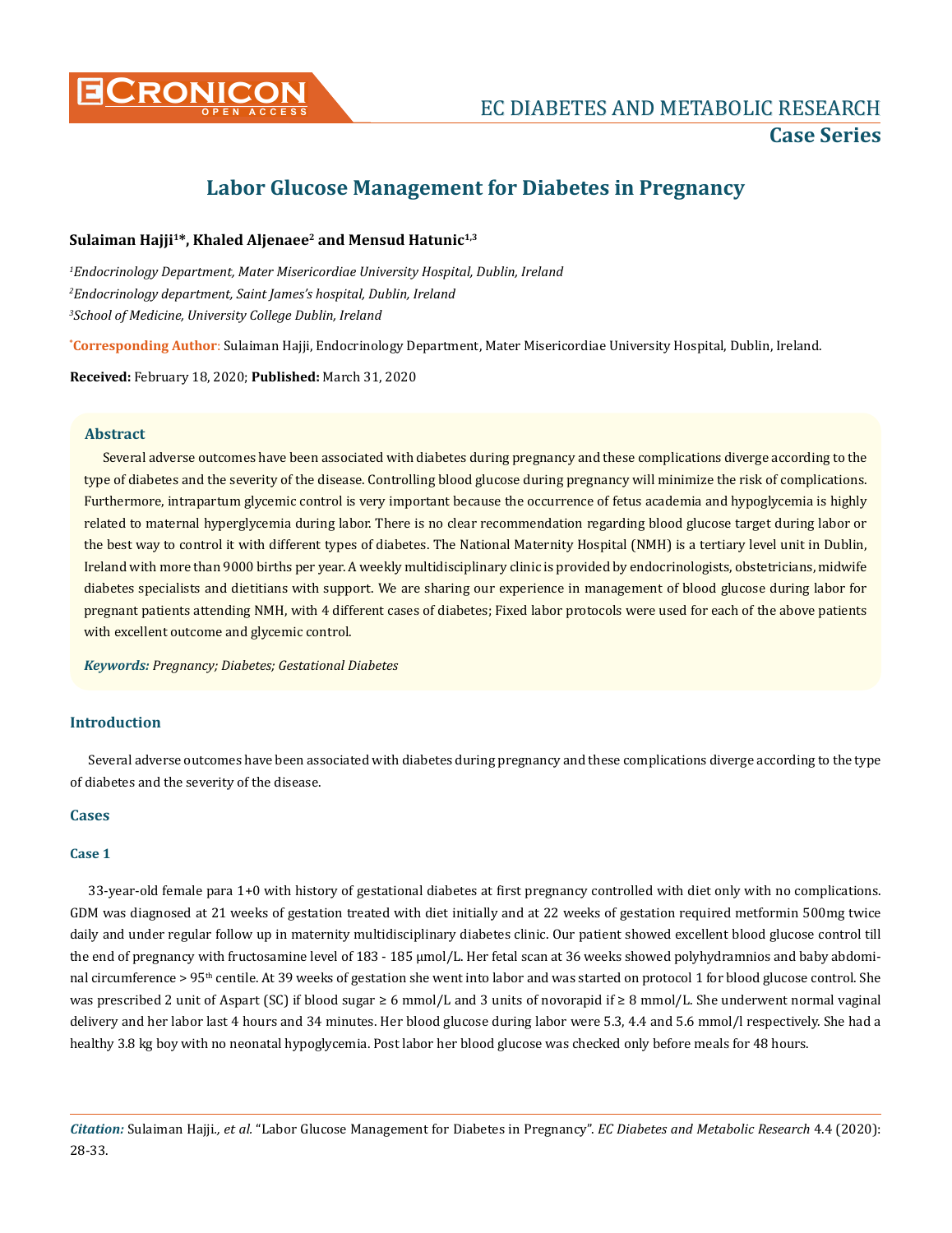#### **Case 2**

29-year-old female para 0 diagnosed with gestational diabetes at 23 weeks of gestation. Initially on diet control for two weeks with suboptimal control. She was commenced on insulin; Aspart and insulatard with regular follow up in multidisciplinary diabetes in pregnancy clinic. The patient showed excellent blood glucose control mostly in targets with HbA1c of 35 - 37 mmol/mol and fructosamine level of 187 - 189 µmol/L. Our patient fetal scan at 36 weeks of gestation was normal. At 37 weeks of gestation our patient went into labor and was started on protocol 2 for blood sugar control. She was prescribed one liter of sodium chloride 18% infusion rate 125 ml/h with additives of 20 mmol potassium chloride in each liter and 5 unit of actrapid. Supplementary SC sliding scale was also prescribed with 3 units of novorapid if blood glucose ≥ 6 mmol/L and 4 units of Aspart if ≥ 8 mmol/L. She underwent normal vaginal delivery and her labor last 5 hours and 27 minutes. Her blood sugars during labor were 4.9, 5.5 and 4.4 mmol/l respectively. She had a healthy 2.6 kg girl with no neonatal hypoglycemia. Insulin held post labor; blood glucose was monitored for 48 hours before meals.

#### **Case 3**

35-year-old female with history of type 1 diabetes for 13 years duration. She was para 2 with two previous cesarean sections. She had uncontrolled diabetes pre pregnancy with booking HbA1c of 67 mmol/L and fructosamine level of 348 µmol/L on treatment with Detemir 16 units daily and Aspart 20 units daily. She was evaluated by our team at maternity diabetes clinic at 5 weeks of pregnancy. She showed significant improvement in diabetes control with fructosamine level of 241 µmol/L. Her fetal scan at 37 weeks of gestation was normal. At 38 weeks of gestation she went into labor and was started on protocol 2 for blood glucose control same as in case 2. She was delivered by caesarian section which last one hour with a blood glucose of 6.9 mmol/l prior to surgery, 6.2 and 6.9 mmol/l during and 7.2 mmol/l post-delivery. She had a healthy 3.9 kg boy with no neonatal hypoglycemia. Her insulin was reduced post labor to detemir 15 units and aspart 5 units with each meal.

#### **Case 4**

39-year-old female with type 1 diabetes for 24 years. Her diabetes was complicated with proliferative diabetic retinopathy and nephropathy. Our patient was commenced on continuous subcutaneous insulin infusion (insulin pump) with aspart insulin three years ago due to frequent hypoglycemic episodes. This was her first pregnancy, and she was seen in our maternity diabetes clinic at 4 weeks of gestation. She had three basal rates per day with carbohydrate correction ratio with all meals and insulin sensitivity factor of 1:2. The patient required an average of 30 units of insulin per day. Her initial HbA1c of 79 mmol/L and fructosamine level of 325 µmol/L. Her fetal scan at 34 weeks of gestation showed abdominal circumference >95th%. At 38 weeks of gestation she went into labor and was started on protocol 3 for blood glucose control. She was prescribed one liter of solution 18% infusion rate 125 ml/h with additives of 20 mmol potassium chloride in each liter and insulin pump one rate of 0.5 units/hour. Supplementary sliding scale was also prescribed with 3 units aspart if blood sugar  $\geq 6$  mmol/L and 4 units of aspart if  $\geq 8$  mmol/L. She delivered by caesarian section which takes 40 minutes with blood glucose of 4.4 mmol/l prior to surgery, 6.2 mmol/l during and 7.8 mmol/l post-delivery. She had a healthy 3.8 kg girl with no neonatal hypoglycemia. Her insulin was reduced post labor with regular follow up in diabetic clinic.

#### **Discussion**

DM in pregnancy can be categorized into either preexisting diabetes or GDM [1], GDM defined as glucose intolerance with onset or first recognition during pregnancy [2]. In both categories there is higher risk of complication to the mother and the fetus. Preeclampsia, macrosomia, maternal and infant birth trauma, fetal hepatomegaly or cardiomegaly, operative delivery, perinatal mortality and others all are complication of hyperglycemia during pregnancy [3]. Management of diabetes during pregnancy depends on the type and severity of diabetes. Pregnant women with preexisting type 1 DM either be treated with subcutaneous insulin or continues subcutaneous insulin in-

*Citation:* Sulaiman Hajji*., et al.* "Labor Glucose Management for Diabetes in Pregnancy". *EC Diabetes and Metabolic Research* 4.4 (2020): 28-33.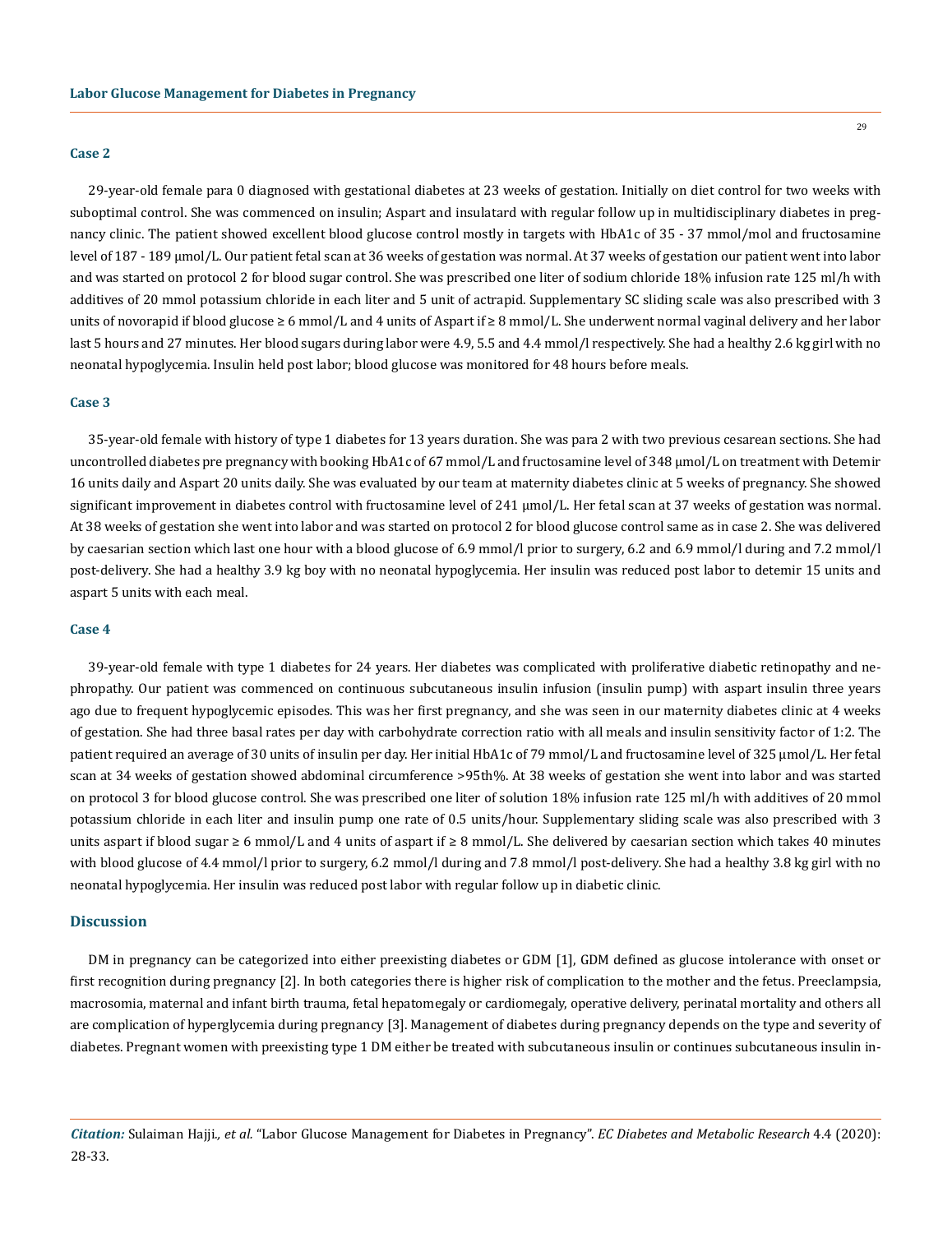fusion (CSII). Type 2 DM can either be managed with Insulin, OHA or diet. GDM can also be managed with diet alone, OHA or/and insulin. The main goal with either management plan is achieve normoglycemia and preventing maternal and fetal complication.

Achieving normoglycemia during pregnancy is very important for maternal and fetal outcome, on the other hand good glycemic control during labor as same important because the occurrence of fetus academia and hypoglycemia is highly related to maternal hyperglycemia during labor due to fetal hyperinsulinemia [4]. Reduced calories intake and cessation of oral intake during latent phase of labor and higher energy requirement during active phase of labor both implicated in lower insulin requirement and even the needs of glucose (dextrose) is important for optimal myometrial function [5,6].

The metabolic changes during labor required close glucose level monitoring, and this is depends on the phase of labor, diet, insulin administration and glucose level. However, the ideal glucose level target during labor to prevent fetal complications is still unclear. Monitoring of blood sugars during intrapartum period depends in the phase of labor. It is recommended to monitor capillary blood glucose 2 - 4 hourly during the latent phase of labor and 1 - 2 hourly during the active phase to achieve good glycemic control [4]. There is no proven target blood glucose during intrapartum period. It was found that a blood glucose between 4 - 7 mmol/L consider a safe target during labor. Table 1 summarized different guidelines and recommendation for target blood glucose. It's important to know that a maternal blood glucose value of more than 10 mmol/L (180 mg/dl) during labor has been conclusively proven to be associated with high risk of neonatal hypoglycemia [7].

| The American College of Obstetricians and Gynecologists [8]       | $>$ 3.9 and < 7 mmol/L ( $>$ 70 and < 126 mg/dL) |
|-------------------------------------------------------------------|--------------------------------------------------|
| The Endocrine Society Clinical Practice Guidelines [9]            | $>$ 3.9 and < 7 mmol/L ( $>$ 70 and < 126 mg/dL) |
| NICE guidelines [10]                                              | $4 - 7$ mmol/L                                   |
| Canadian Diabetes Association (CDA)                               | $4 - 7$ mmol/L                                   |
| International Federation of Gynecology and Obstetrics (FIGO) [11] | $4 - 7$ mmol/L                                   |



The insulin management during labor should be individualized for each pregnant woman due to the differences in the type and severity of diabetes, beta cells reserve and the severity of insulin resistance. Unfortunately, a recommendation of optimal approach to achieve normoglycemia intrapartum does not exist due to the lacking of well-designed, sufficiently powered, randomized trials.

# **Conclusion**

We are sharing here our experience to control blood glucose level during labor using fixed protocols. These protocols are individualized according to the type of diabetes during pregnancy, required management and blood sugar control.

| <b>Protocol 1: Labor regime for women with diabetes treated with metformin during pregnancy</b> |
|-------------------------------------------------------------------------------------------------|
|                                                                                                 |
|                                                                                                 |

- 1. Stop metformin At delivery ward
- 2. Use dextrose free fluids at 125mls/h
- 3. Sliding scale of insulin: check capillary blood glucose every 2 hours or more if needed

| If capillary blood glucose is | Give Novorapid S.C extra |
|-------------------------------|--------------------------|
| mmol/L                        | Novorapid                |
| mmol/L                        | Novorapid                |
| Postnatal ward plan           |                          |

- If GDM stop metformin
- Check blood sugars pre-meals and bedtimes for 48 hours (normal  $\leq 6$  mmol/L)
- 4. Follow up appointment to be made
- A. OGGT □
- B. Follow up with \_\_\_\_\_\_\_\_\_\_\_\_\_\_\_\_\_\_\_ in \_\_\_\_\_\_\_\_\_\_\_\_\_\_\_\_

30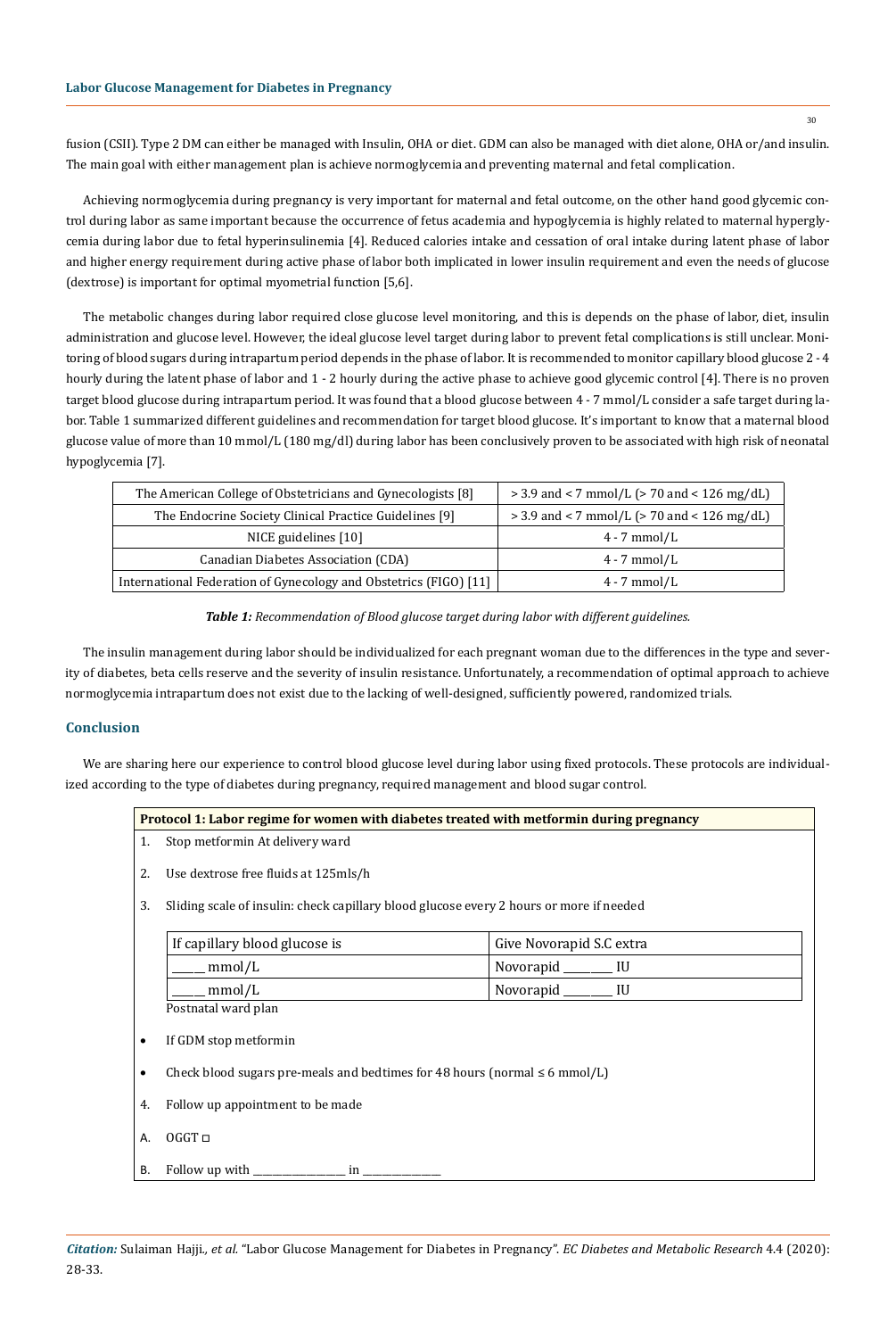| Standard diluent: One liter of sodium chloride 0.18%<br>1.                                                              | Protocol 2: Labor regime for women with diabetes treated with insulin |
|-------------------------------------------------------------------------------------------------------------------------|-----------------------------------------------------------------------|
| Additives:<br>2.                                                                                                        |                                                                       |
| 20 mmol of KCL (potassium chloride)<br>А.                                                                               |                                                                       |
| units of Actrapid *(see calculation)<br>В.                                                                              |                                                                       |
| Infusion is to run over 8 hours (i.e. 125 mls per hour)<br>C.                                                           |                                                                       |
| After 8 hours makeup a fresh infusion and continue as prescribed<br>D.                                                  |                                                                       |
| Action for hypoglycemia in labor<br>3.                                                                                  |                                                                       |
| If capillary blood glucose is                                                                                           | Action                                                                |
| $<$ 3.5 mmol/L                                                                                                          | 50 mls dextrose 10% IV stat<br>1 <sub>1</sub>                         |
|                                                                                                                         | Re-check glucose level after 10 minutes<br>2.                         |
| N.B. don't stop labor regime<br>Sliding scale of insulin: check capillary blood glucose every 2 hours or more if needed |                                                                       |
|                                                                                                                         |                                                                       |
| If capillary blood glucose is                                                                                           | Give Novorapid S.C extra                                              |
| mmol/L                                                                                                                  | Novorapid IU                                                          |
| mmol/L                                                                                                                  | Novorapid IU                                                          |
| N.B. Stop sliding scale after delivery                                                                                  |                                                                       |
| Postnatal insulin instruction                                                                                           |                                                                       |
| * Calculation of insulin dose                                                                                           |                                                                       |
| Calculate 2/9 (two ninths of total daily insulin)                                                                       |                                                                       |
| Subtract 20%                                                                                                            |                                                                       |
| Result is the insulin dose to be added to one liter of sodium chloride 0.18% for use in labor                           |                                                                       |
| Round to nearest full digit                                                                                             |                                                                       |
| Example:                                                                                                                |                                                                       |
| Total daily dose of insulin = 54 units                                                                                  |                                                                       |
|                                                                                                                         |                                                                       |
| $2/9 = 54/9$ x 2 = 6 x 2 + 12                                                                                           |                                                                       |
| Subtract $20\% = 12/5 = 2.4 \rightarrow 12 - 2.4 = 9.6$ units                                                           |                                                                       |

*Citation:* Sulaiman Hajji*., et al.* "Labor Glucose Management for Diabetes in Pregnancy". *EC Diabetes and Metabolic Research* 4.4 (2020): 28-33.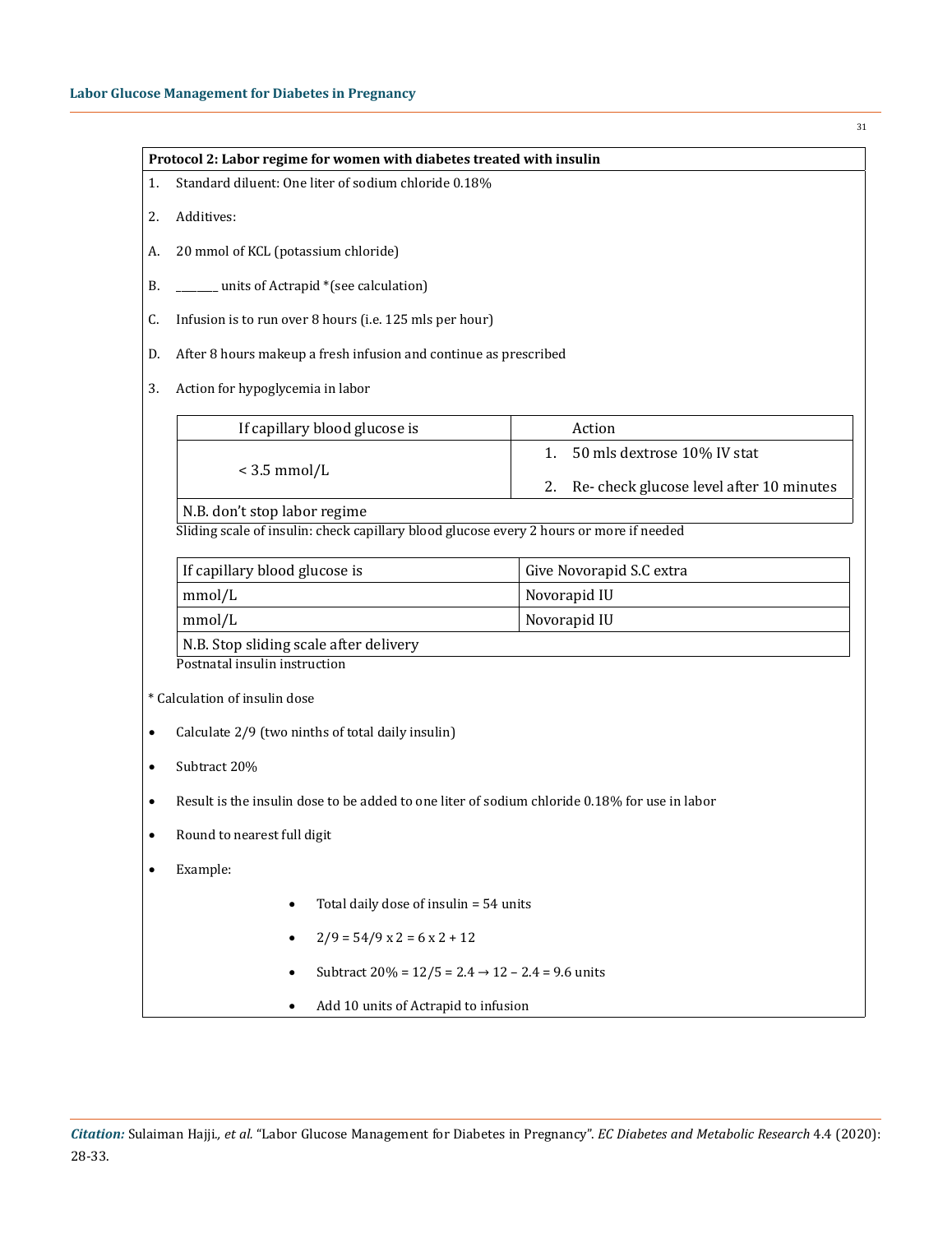32

| 1.        | Standard diluent: One liter of sodium chloride 0.18%                                                      |                                                                                    |
|-----------|-----------------------------------------------------------------------------------------------------------|------------------------------------------------------------------------------------|
| 2.        | Additives: 20 mmol of KCL (potassium chloride)                                                            |                                                                                    |
| $\bullet$ | Infusion is to run over 8 hours (i.e. 125 mls per hour)                                                   |                                                                                    |
| $\bullet$ | After 8 hours makeup a fresh infusion and continue as prescribed                                          |                                                                                    |
| $\bullet$ | If Cesarean section required, continue insulin infusion                                                   |                                                                                    |
| 3.        | Insulin rate via patients CSII pump run at ______ units per hour                                          |                                                                                    |
| 4.        | Action for hypoglycemia in labor                                                                          |                                                                                    |
|           | If capillary blood glucose is                                                                             | Action                                                                             |
|           | $<$ 3.5 mmol/L<br>Sliding scale of insulin: check capillary blood glucose every 2 hours or more if needed | 50 mls dextrose 10% IV stat<br>3.<br>Re-check glucose level after 10 minutes<br>4. |
|           | If capillary blood glucose is                                                                             | Give Novorapid extra via pump                                                      |
|           | mmol/L                                                                                                    |                                                                                    |
|           |                                                                                                           | Novorapid IU                                                                       |
|           | mmol/L<br>N.B. Stop sliding scale after delivery                                                          | Novorapid IU                                                                       |
|           | Postnatal insulin instruction<br><b>CSII Basal rates</b>                                                  |                                                                                    |
|           | <b>Bolus</b> ratio                                                                                        |                                                                                    |
|           | Pre breakfast                                                                                             |                                                                                    |
|           | Pre lunch<br>Pre-dinner                                                                                   |                                                                                    |

*Table 2: Suggested protocols to manage diabetes during labor.*